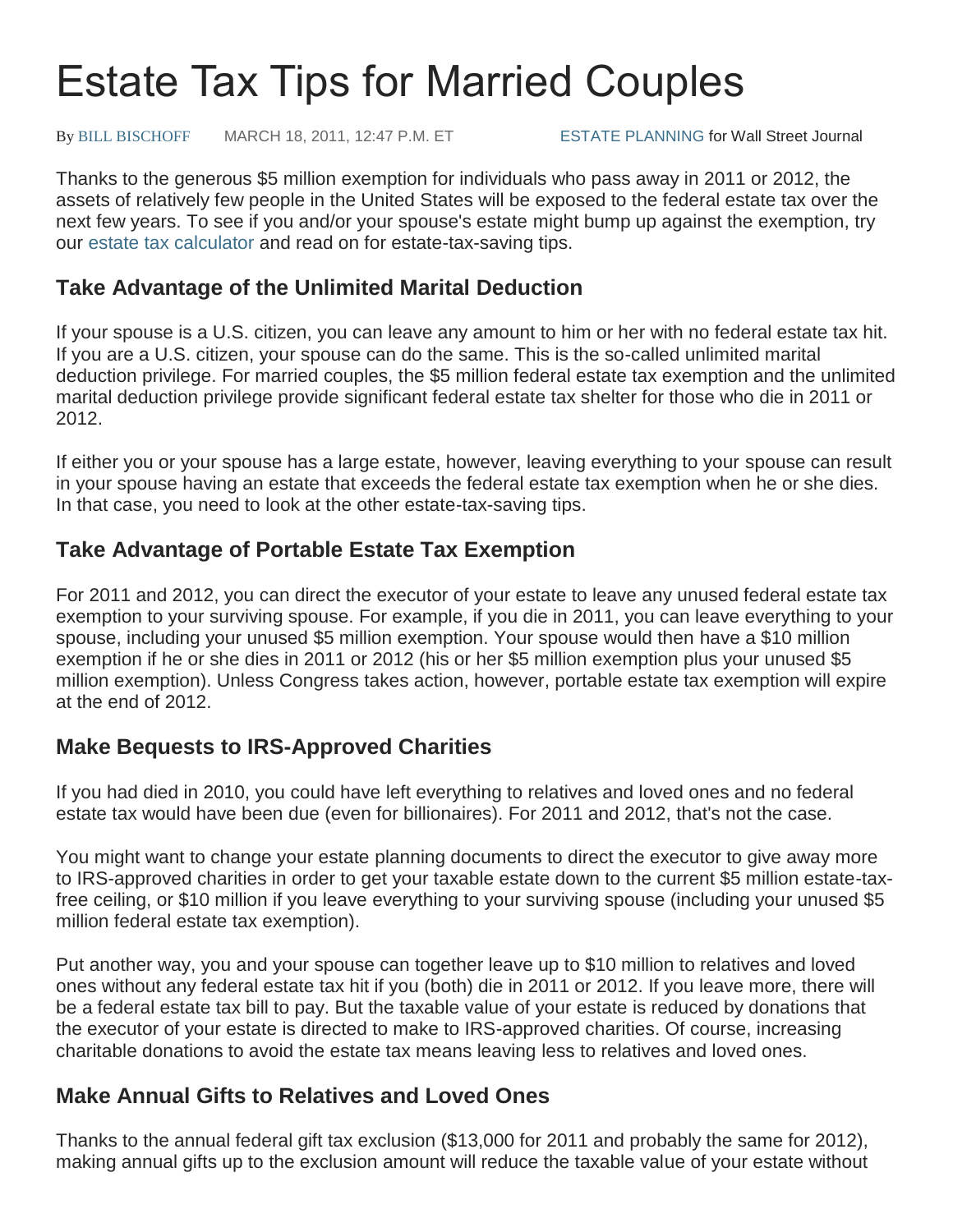reducing your lifetime \$5 million federal gift tax exemption or your \$5 million federal estate tax exemption. The same holds true for gifts by your spouse.

With two adult children and four grandchildren, for example, you and your spouse could give them each \$13,000 in 2011 for a total of \$156,000 (6 x \$13,000 x 2). Then, do the same thing in 2012. Over the two years, your taxable estates would be reduced by \$312,000 (2 x \$156,000) with no adverse federal gift or estate tax effects.

## **Pay School Expenses (Not Room and Board) or Medical Bills for Relatives and Loved Ones**

You can give away unlimited amounts for these purposes without reducing your \$5 million federal gift tax exemption or your \$5 million federal estate tax exemption--as long as you make the payments directly to the school or medical service provider. The same holds true for gifts by your spouse.

#### **Give Away Appreciating Assets to Relatives and Loved Ones While You Are Still Alive**

Thanks to the federal gift tax exemption for 2011 and 2012, you can give away up to \$5 million worth of appreciating assets (stocks, real estate, etc.) without triggering any federal gift tax hit. So can your spouse. This can be on top of cash gifts to relatives and loved ones that take advantage of the annual exclusion and on top of cash gifts to directly pay college tuition or medical expenses for relatives and loved ones.

**Key Point:** Gifts in excess of the annual exclusion amount (\$13,000 for 2011) reduce your \$5 million federal gift tax exemption and your \$5 million federal estate tax exemption dollar-for-dollar. But that is OK if you are giving away appreciating assets--because the future appreciation will be kept out of your taxable estate.

If you and your spouse each give stock worth \$100,000 to your favorite relative in 2011, for example, the gift uses up \$87,000 of both of your \$5 million federal gift tax exemption (\$100,000 \$13,000 annual exclusion) and \$87,000 of both of your \$5 million federal estate tax exemption. Utilizing your exemptions like this makes sense if you are giving away appreciating assets--because the future appreciation will be kept out of your taxable estate.

# **Set Up Irrevocable Life Insurance Trust**

As you may know, life insurance death benefit proceeds are usually federal-income-tax-free. However, the proceeds from any policy on your own life are included in your estate for federal estate tax purposes if you have any incidents of ownership in the policy. It makes no difference if all the insurance money goes straight to your beloved Aunt Myrtle.

It does not take much to have incidents of ownership. If you have the power to change beneficiaries, borrow against the policy, cancel it, or select payment options, you have incidents of ownership. (The preceding is not a complete list of things that count as incidents of ownership.)

This unfavorable life insurance ownership rule can cause federal estate tax exposure for people who believe they have none.